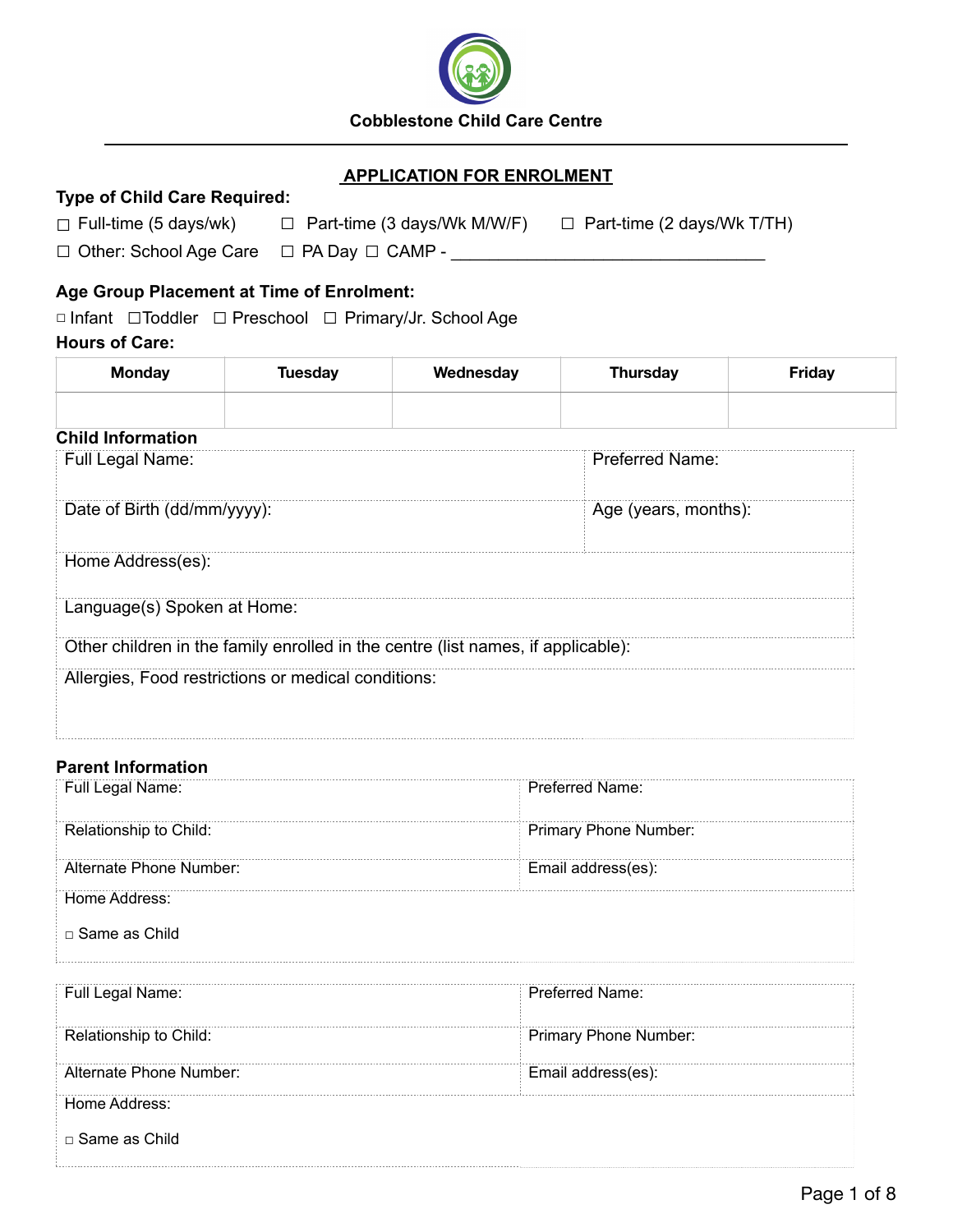

# **Custody Arrangements (if applicable)**

Are there custody arrangements pertaining to legal right of access to your child? YES NO

If YES, please provide a copy of the appropriate legal documentation (e.g., court order).

Name(s) of custodial parent(s):  $\Box$ 

Name(s) of individuals prohibited from accessing/picking up your child:

## **Emergency Contacts**

In the event of an emergency, if a parent cannot be reached, the following individual(s) may be contacted. Please list in order of preference.

| <b>Emergency Contact: 1</b> | <b>Emergency Contact: 2</b>        |
|-----------------------------|------------------------------------|
| Full Legal Name:            | Full Legal Name:                   |
| Preferred Name:             | Preferred Name:                    |
| Relationship to Child:      | Relationship to Child:             |
| Primary Phone Number:       | Primary Phone Number:              |
| Alternate Phone Number:     | Alternate Phone Number:            |
| Home Address:               | Home Address:                      |
|                             |                                    |
| Authorized to pick-up child | $\Box$ Authorized to pick-up child |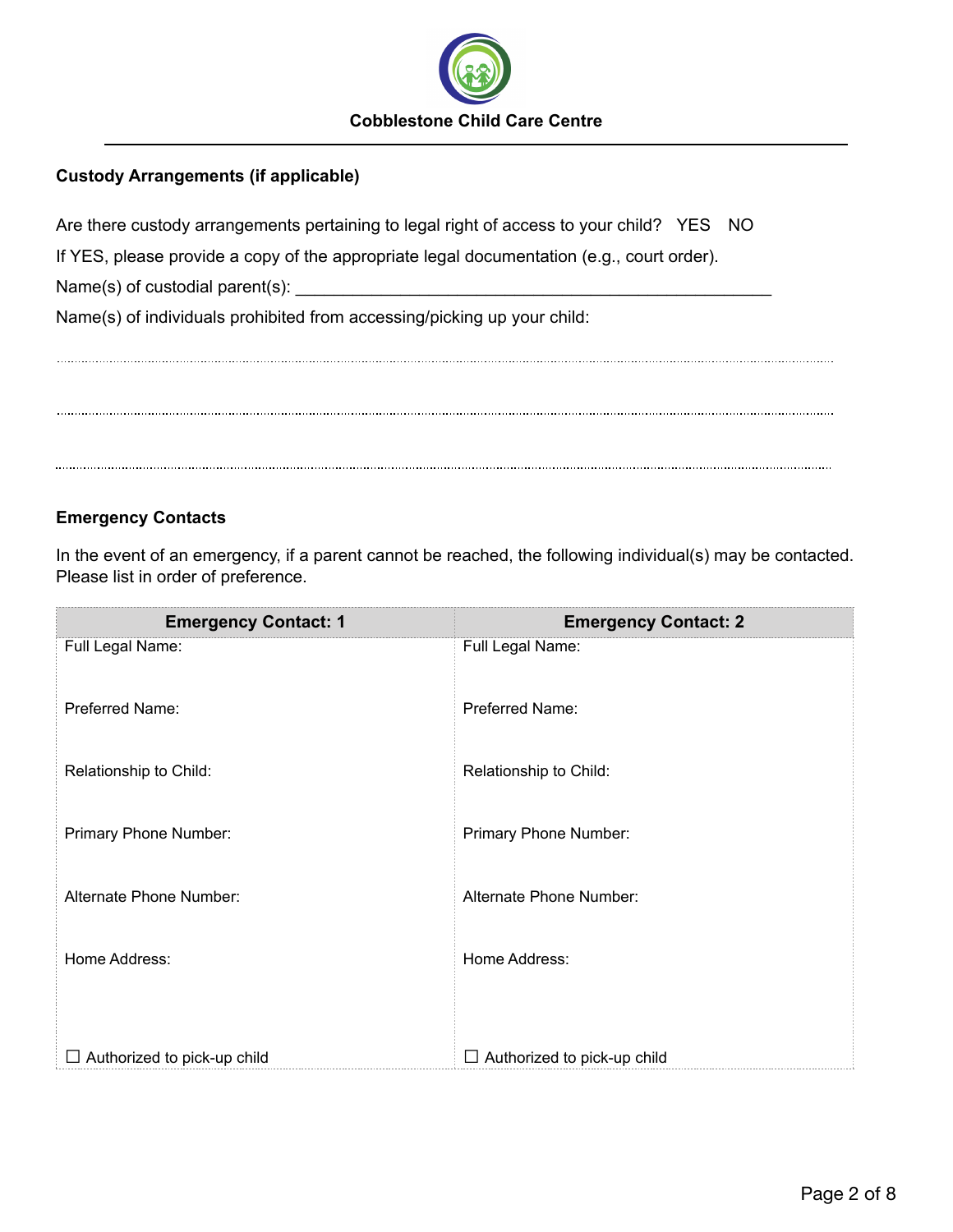

## **Pick-Up Authorization**

The following additional individuals are authorized to pick up my child (Photo ID will be required to confirm identify before the child will be released):

| <b>Full Legal Name</b> | <b>Relationship to Child</b> | <b>Primary Phone</b> |
|------------------------|------------------------------|----------------------|
|                        |                              |                      |
|                        |                              |                      |
|                        |                              |                      |
|                        |                              |                      |
|                        |                              |                      |
|                        |                              |                      |

## **Additional Emergency Information**

Please provide any special medical or additional information about your child that could be helpful in an emergency (e.g., known medical conditions, skin conditions, vision/hearing difficulties):

#### **Health Information**

If your child has had any history of communicable diseases (e.g., chicken pox, measles), please list them below (see Appendix C for common communicable diseases from Health Canada):

| Does your child have any medical need(s) that requires additional support (e.g., Diabetes)?<br>$\Box$ YFS<br>$\Box$ No                                                   |
|--------------------------------------------------------------------------------------------------------------------------------------------------------------------------|
| If yes, an individualized plan for children with medical needs must be developed between the parent and the<br>child care centre prior to the child's first day of care. |
|                                                                                                                                                                          |
|                                                                                                                                                                          |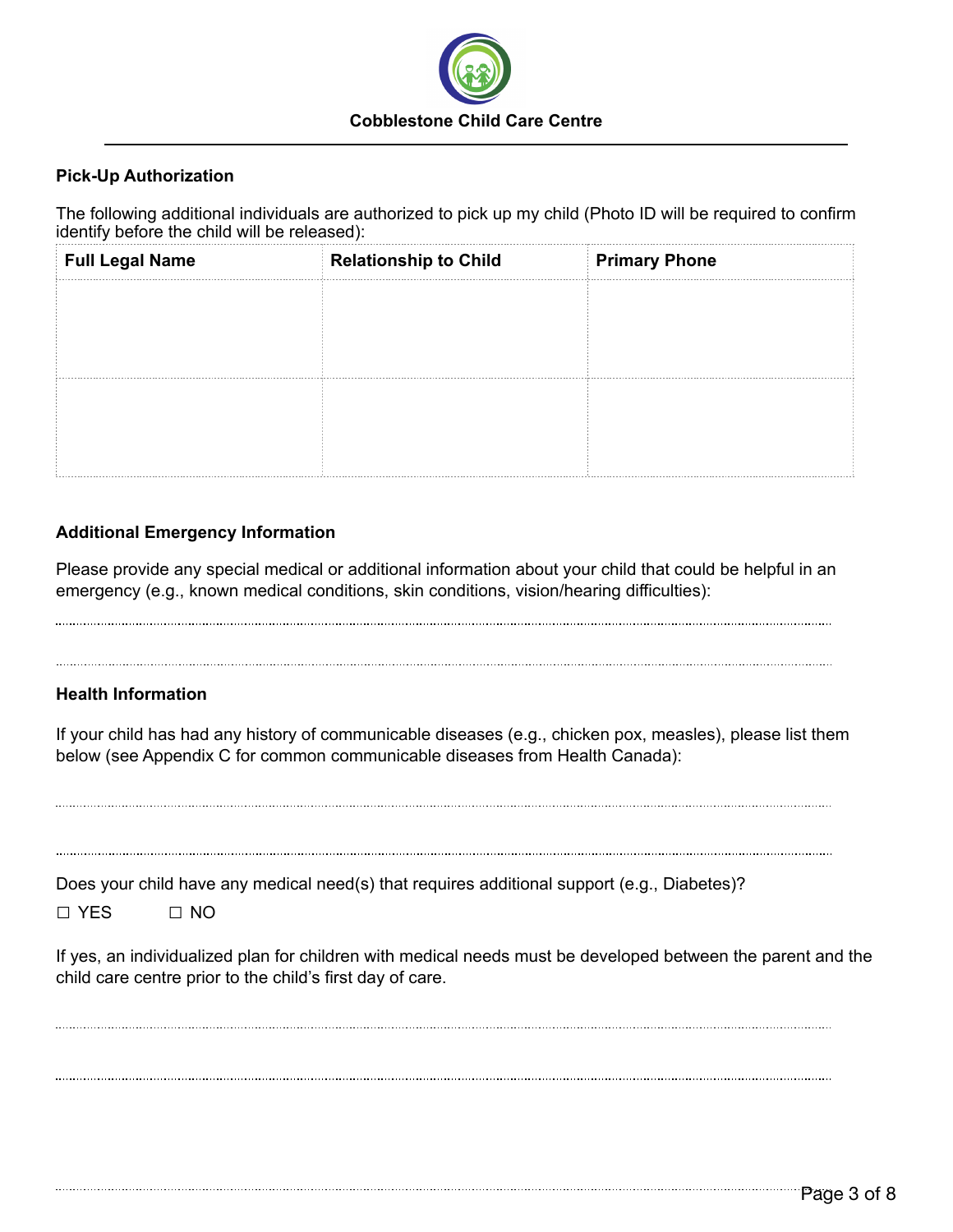

#### **Immunization Records**

Please provide a copy of your child's immunization record (e.g., yellow card) to the centre prior to your child's first day of care. If you do not have an immunization record, please complete the chart below.

If you have chosen not to immunize your child, a **[Statement of](http://www.forms.ssb.gov.on.ca/mbs/ssb/forms/ssbforms.nsf/FormDetail?OpenForm&ACT=RDR&TAB=PROFILE&SRCH=1&ENV=WWE&TIT=religious+belief&NO=010-3042E) Medical Exemption** form or a **Statement of** [Conscious or Religious Belief](http://www.forms.ssb.gov.on.ca/mbs/ssb/forms/ssbforms.nsf/FormDetail?OpenForm&ACT=RDR&TAB=PROFILE&SRCH=1&ENV=WWE&TIT=religious+belief&NO=010-3042E) form must be completed and provided to the centre. These forms are available on the Ministry of Education's website.

| <b>Vaccine (Age Usually Given)</b>                                                                                                       | Date(s) of Immunization |  |
|------------------------------------------------------------------------------------------------------------------------------------------|-------------------------|--|
| <b>DTaP-IPV-Hib</b> (2 mos, 4 mos, 6 mos,<br>$18 \text{ mos}$<br>Diphtheria, Tetanus, Pertussis, Polio,<br>Haemophilus influenzae type b |                         |  |
| Pneu-C-13 (2 mos, 4 mos)<br>Pneumococcal Conjugate 13                                                                                    |                         |  |
| <b>Rot-1</b> (2 mos, 4 mos)<br>Rotavirus                                                                                                 |                         |  |
| Men-C-C (12 mos)<br><b>Meningococcal Conjugate C</b>                                                                                     |                         |  |
| <b>MMR</b> (12 mos)<br>Measles, Mumps, Rubella                                                                                           |                         |  |
| Var (15 mos)<br>Varicella                                                                                                                |                         |  |
| MMRV (4-6 years)<br>Measles, Mumps, Rubella, Varicella                                                                                   |                         |  |
| Tdap-IPV (4-6 years)<br>Tetanus, diphtheria, pertussis, Polio                                                                            |                         |  |
| Inf (every year in the fall)<br>Influenza                                                                                                |                         |  |
| Other (please specify)                                                                                                                   |                         |  |

#### **Allergy Information**

Does your child have a life-threatening allergy (e.g., anaphylactic to peanuts or bee stings)?

□ YES □ NO

If yes, an individualized plan for an anaphylactic allergy that includes emergency procedures must be developed between the parent and the child care centre prior to the child's start date.

Does your child have any allergies that are not life-threatening (food or other substance [e.g., latex])?

 $\Box$  YES  $\Box$  NO

If yes, please provide relevant details, including what your child is allergic to, symptoms of a reaction and treatment required: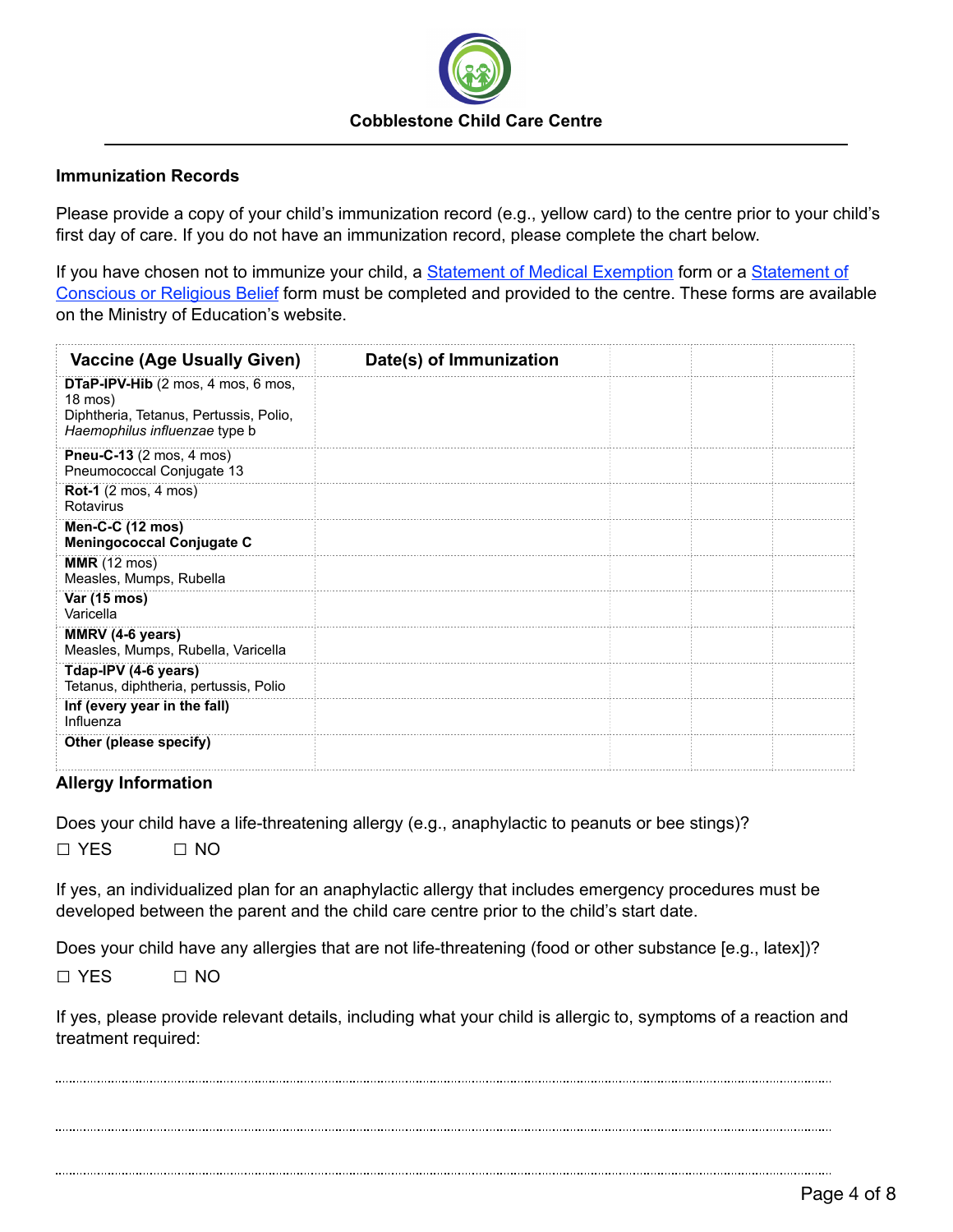

#### **Dietary and Feeding Arrangements**

\*For children under 12 months, please complete, Appendix A: Supplementary Information for Children Under 12 Months.

Does your child have any special feeding arrangements (e.g., no sippy cups, mashed/pureed food)?

□ YES □ NO

If yes, please provide relevant details:

Does your child have any special dietary requirements or restrictions (e.g., vegetarian, kosher, halal)?  $\Box$ 

| YES | $\Box$ NO                                |
|-----|------------------------------------------|
|     | If yes, please provide relevant details: |

#### **Sleep Arrangements**

\*For children under 12 months, please complete, Appendix A: Supplementary Information for Children Under 12 Months.

How many naps does your child typically have each day?

At what times does your child typically nap? \_\_\_\_\_\_\_\_\_\_\_\_\_\_\_\_\_\_\_\_\_\_\_\_\_\_\_\_\_\_\_\_\_\_\_

How long does your child usually nap?

Does your child have any special sleep requirements (e.g., specific comfort item, soother)?

If yes, please provide relevant details below: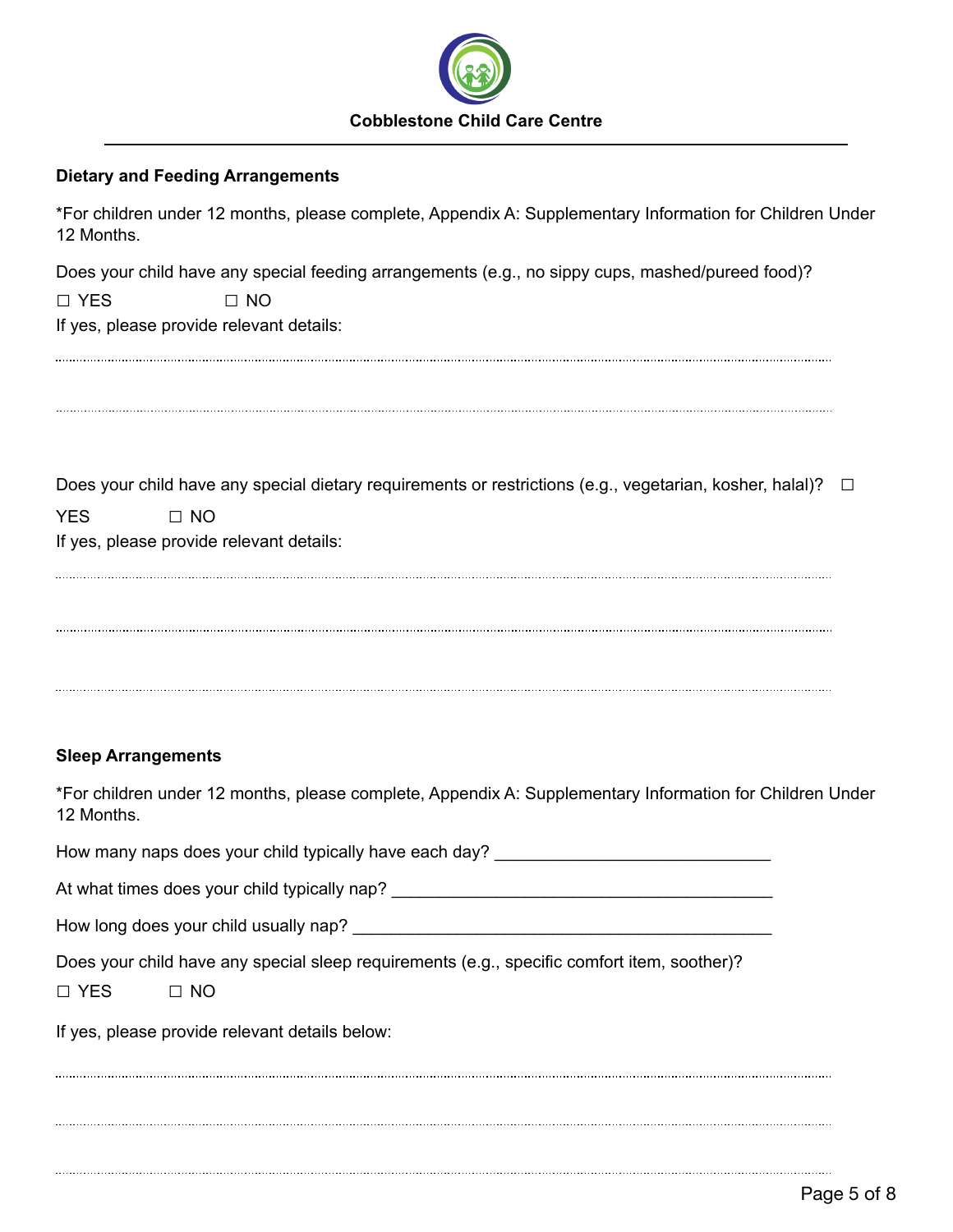

| <b>Physical Requirements</b>             |       |                                                                                                     |   |
|------------------------------------------|-------|-----------------------------------------------------------------------------------------------------|---|
| Does your child use diapers?             | □ YES | $\Box$ NO                                                                                           |   |
| If no, my child:                         |       |                                                                                                     |   |
|                                          |       | $\Box$ Uses the washroom independently $\Box$ Requires some assistance $\Box$ Requires full support |   |
| Please provide relevant details:         |       |                                                                                                     |   |
|                                          |       |                                                                                                     |   |
|                                          |       |                                                                                                     |   |
|                                          |       |                                                                                                     |   |
|                                          |       | Does your child require any additional support or accommodation with respect to physical activity?  | П |
| <b>YES</b><br>$\Box$ NO                  |       |                                                                                                     |   |
| If yes, please provide relevant details: |       |                                                                                                     |   |
|                                          |       |                                                                                                     |   |

#### **Additional Information**

Please indicate any additional information that is relevant to the care of your child (e.g., prone to colds, frequent shoulder dislocation, etc.):

| Parent Name       | <b>Parent Signature</b> | Date (dd/mm/yyyy) |
|-------------------|-------------------------|-------------------|
| <b>Staff Name</b> | <b>Staff Signature</b>  | Date (dd/mm/yyyy) |
|                   |                         |                   |

Note: 'Parent' is defined as a person having lawful custody of a child or person who has demonstrated a settled intention to treat a child as a child of his or her family, and includes legal guardians.

# **Appendix A: Supplementary Information for Children Under 12 Months/ Additional Feeding Instructions**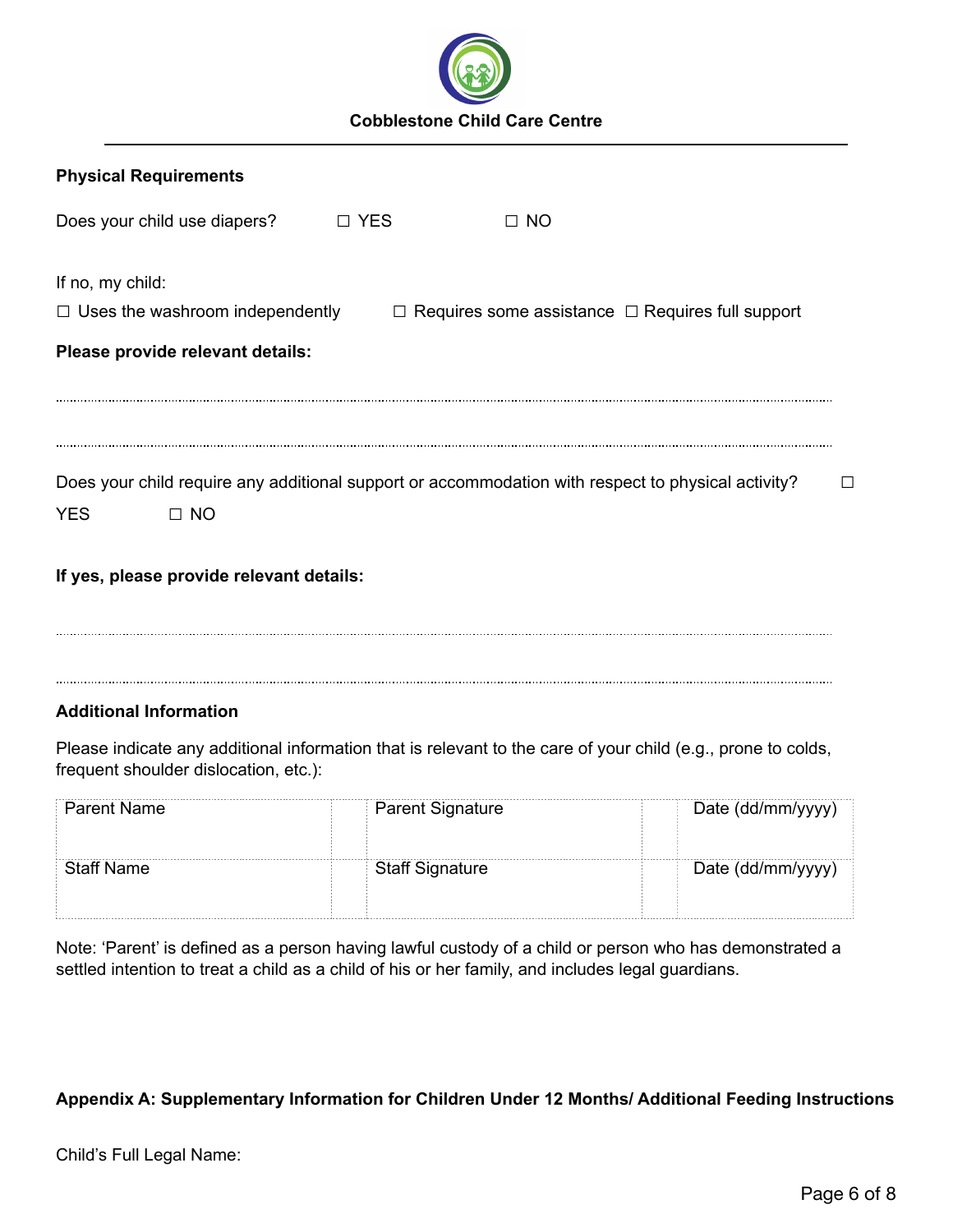

| Child's Date of Birth (dd/mm/yyyy):                                                                                                                              |                                                                                                                       |       |           |           |  |  |
|------------------------------------------------------------------------------------------------------------------------------------------------------------------|-----------------------------------------------------------------------------------------------------------------------|-------|-----------|-----------|--|--|
| Age (in months):                                                                                                                                                 |                                                                                                                       |       |           |           |  |  |
| <b>Feeding Arrangements</b>                                                                                                                                      |                                                                                                                       |       |           |           |  |  |
|                                                                                                                                                                  | My child drinks: $\square$ breast milk $\square$ formula $\square$ breast milk and formula $\square$ homogenized milk |       |           |           |  |  |
| My child has started eating solid foods                                                                                                                          |                                                                                                                       | □ YES | $\Box$ NO |           |  |  |
| If YES, food must be: $\Box$ pureed $\Box$ mashed $\Box$ steamed until soft $\Box$ other:                                                                        |                                                                                                                       |       |           |           |  |  |
|                                                                                                                                                                  | My child can self-feed: $\square$ YES (independently) $\square$ YES (with support)                                    |       |           | $\Box$ NO |  |  |
| Please provide any other relevant instructions regarding feeding arrangements for your child (e.g., meal times,<br>favourite foods, bottle times & amounts etc): |                                                                                                                       |       |           |           |  |  |
|                                                                                                                                                                  |                                                                                                                       |       |           |           |  |  |
|                                                                                                                                                                  |                                                                                                                       |       |           |           |  |  |
|                                                                                                                                                                  |                                                                                                                       |       |           |           |  |  |

#### **Sleep Arrangements**

Note: According to the Joint Statement on Safe Sleep: Preventing Sudden Infant Deaths in Canada, children up to their first birthday will be placed on their backs for sleep. This has been Health Canada's recommendation since 1993, as a means to reduce the risk of Sudden Infant Death Syndrome (SIDS).

The requirement for an infant sleep position may only be waived if a medical doctor/physician recommends differently in writing.